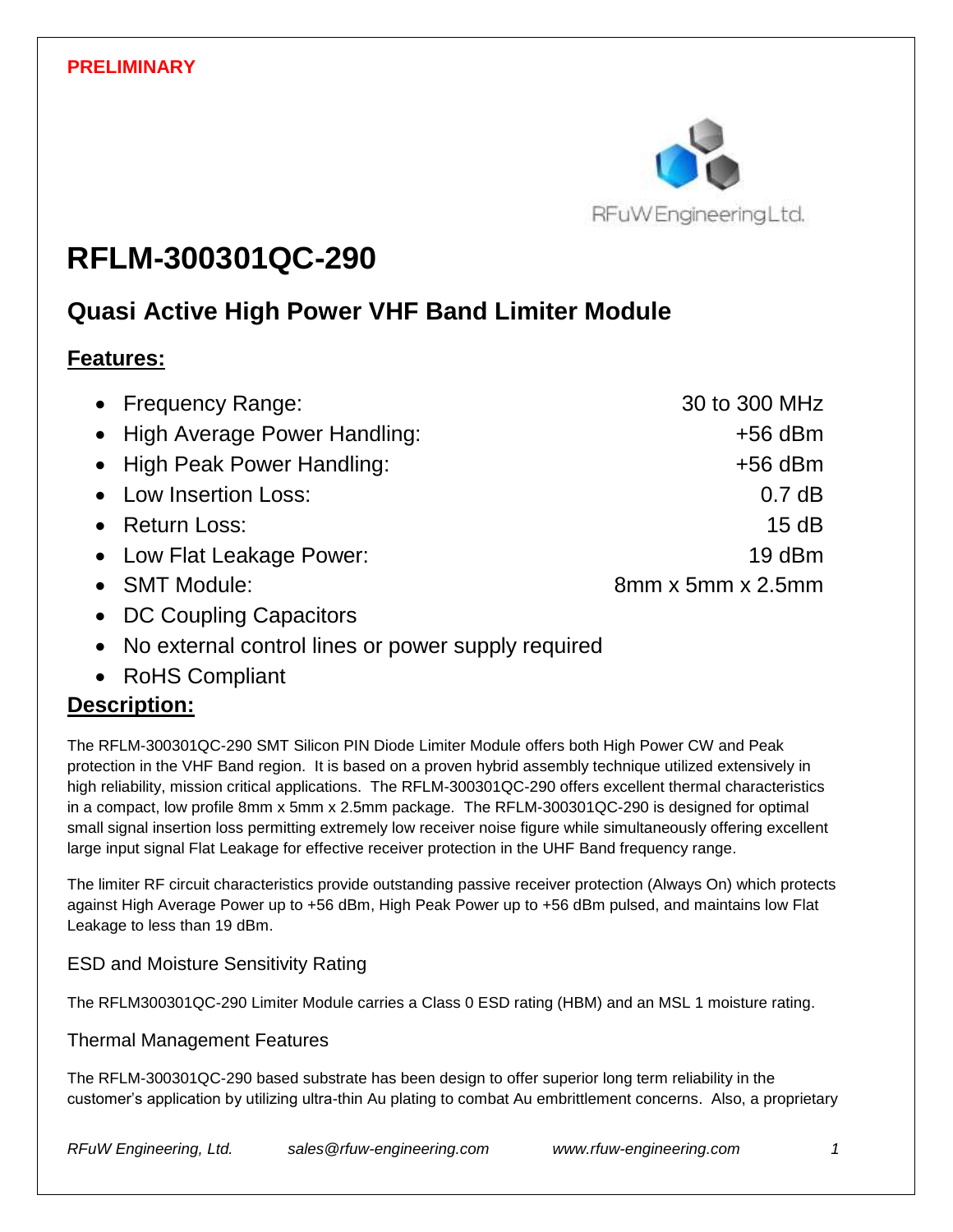**PRELIMINARY** *RFLM-300301QC-290 Rev A*

design methodology has minimized the thermal resistance from the PIN Diode junction to base plate. The two stage limiter design employs a second stage Schottky and quarter wavelength spacer detector circuit which permits ultra-fast turn on of the High Power PIN Diodes. This circuit topology coupled with the thermal characteristic of the substrate design enables reliably handling High Input RF Power up to +56 dBm CW and RF Peak Power levels up to +56 dBm (30 ms pulse width @ 20% duty cycle with base plate temperature at 75°C).

# **Absolute Maximum Ratings**

 $Q$  Zo=50Ω, T<sub>A</sub>= +25<sup>°</sup>C as measured on the base ground surface of the device.

| <b>Parameter</b>                                          | <b>Conditions</b>                                                                                                                                                                                     | <b>Absolute Maximum Value</b>       |
|-----------------------------------------------------------|-------------------------------------------------------------------------------------------------------------------------------------------------------------------------------------------------------|-------------------------------------|
| <b>Operating Temperature</b>                              |                                                                                                                                                                                                       | $-65^{\circ}$ C to 125 $^{\circ}$ C |
| <b>Storage Temperature</b>                                |                                                                                                                                                                                                       | $-65^{\circ}$ C to 150 $^{\circ}$ C |
| <b>Junction Temperature</b>                               |                                                                                                                                                                                                       | $175^{\circ}$ C                     |
| <b>Assembly Temperature</b>                               | $T = 30$ seconds                                                                                                                                                                                      | $260^{\circ}$ C                     |
| <b>RF Peak Incident Power</b>                             | $T_{\text{CASE}} = 75^{\circ}C$ , source and load<br>VSWR $<$ 1.2, RF Pulse width =<br>30 msec, duty cycle = $20\%$ ,<br>derated linearly to 0 W at<br>$T_{\text{CASE}} = 150^{\circ}$ C (See note 1) | $+56$ dBm                           |
| <b>RF CW Incident Power</b>                               |                                                                                                                                                                                                       | $+56$ dBm                           |
| RF Input & Output DC Block<br>Capacitor Voltage Breakdown |                                                                                                                                                                                                       | 100 V DC                            |

Note 1:  $T_{\text{CASE}}$  is defined as the temperature of the bottom ground surface of the device.

#### **RFLM300301QC-290 Electrical Specifications**

 $\omega$  Zo=50Ω, TA= +25°C as measured on the base ground surface of the device.

| <b>Parameters</b>                                            | <b>Symbol</b>     | <b>Test Conditions</b>                                                                                                                               | <b>Min</b><br><b>Value</b> | <b>Typ</b><br><b>Value</b> | <b>Max</b><br><b>Value</b> | <b>Units</b>          |
|--------------------------------------------------------------|-------------------|------------------------------------------------------------------------------------------------------------------------------------------------------|----------------------------|----------------------------|----------------------------|-----------------------|
| Frequency                                                    | F                 | 30 MHz $\leq$ F $\leq$ 300 MHz                                                                                                                       | 30                         |                            | 300                        | <b>MHz</b>            |
| <b>Insertion Loss</b>                                        | IL                | $P_{in}$ = -20 dBm, F = 30 – 300 MHz                                                                                                                 |                            | 0.3                        | 0.7                        | dB                    |
| Insertion Loss Rate of<br>Change<br>vs Operating Temperature | ΔIL               | 300 MHz $\leq$ F $\leq$ 512 MHz,<br>$Pin \le -20$ dBm                                                                                                |                            | 0.005                      |                            | $dB$ <sup>o</sup> $C$ |
| <b>Return Loss</b>                                           | <b>RL</b>         | $Pin = -20$ dBm, $F = 30 - 300$ MHz                                                                                                                  |                            | 22                         | 15                         | dB                    |
| Input 1 dB Compression Point                                 | IP <sub>1dB</sub> | 30 MHz $\leq$ F $\leq$ 300 MHz                                                                                                                       |                            | $12 \overline{ }$          |                            | dBm                   |
| 2 <sup>nd</sup> Harmonic                                     | 2F <sub>o</sub>   | $P_{in} = 0$ dBm, $F_{o} = 300$ MHz                                                                                                                  |                            | $-45$                      |                            | dBc                   |
| <b>Peak Incident Power</b>                                   | $P_{inc(PK)}$     | RF Pulse = $30$ msec, duty cycle =<br>20%, $t_{rise} \le 2$ us, $t_{fall} \le 2$ usec                                                                |                            |                            | 56                         | dBm                   |
| <b>CW Incident Power</b>                                     | $P_{inc(CW)}$     | 30 MHz $\leq$ F $\leq$ 300 MHz                                                                                                                       |                            |                            | 56                         | dB <sub>m</sub>       |
| Flat Leakage                                                 | <b>FL</b>         | $P_{in}$ = 56 dBm, RF Pulse width = 30<br>ms, duty cycle = $20\%$ ,<br>$t_{rise}$ ≤ 2 us, $t_{fall}$ ≤ 2 us                                          |                            | 19                         |                            | dB <sub>m</sub>       |
| Spike Leakage Power                                          | <b>SLP</b>        | $Pin = 56$ dBm, RF Pulse width = 30<br>ms, duty cycle = $20\%$                                                                                       |                            | 28                         |                            | dB <sub>m</sub>       |
| Spike Leakage Energy                                         | <b>SLE</b>        | $Pin = 56$ dBm, RF Pulse width = 30<br>ms, duty cycle = $20\%$                                                                                       |                            | 0.5                        |                            | erg                   |
| Recovery Time                                                | $T_R$             | 50% falling edge of RF Pulse to 1<br>$dB$ IL, Pin = 56 dBm peak, RF PW =<br>30 ms, duty cycle = $20\%$ , trise $\leq$<br>2us, $t_{fall} \leq 1$ usec |                            | 7.5                        |                            | usec                  |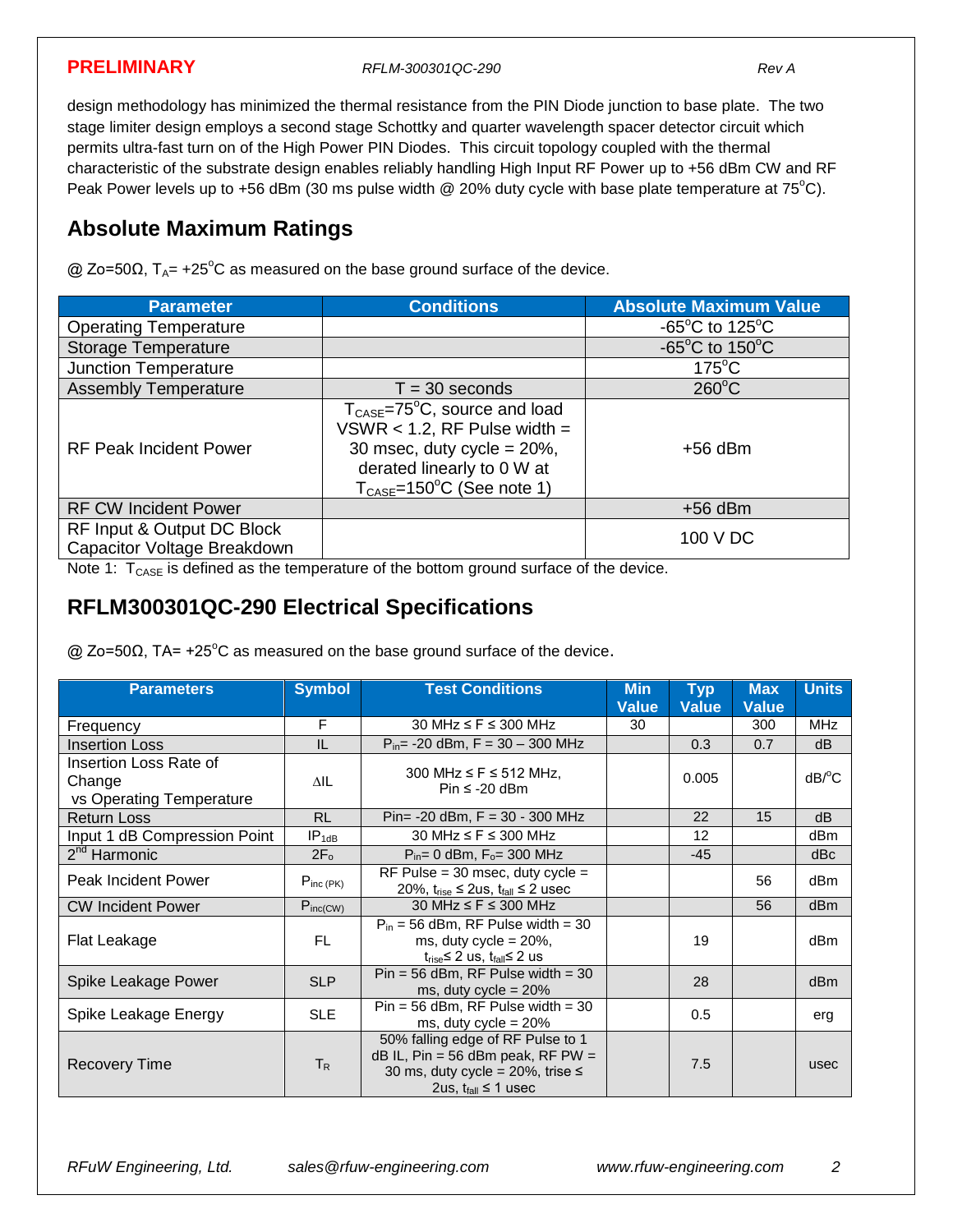# **Assembly Instructions**

The RFLM-300301QC-290 may be attached to the printed circuit card using solder reflow procedures using either RoHS or Sn63/ Pb37 type solders per the Table and Temperature Profile Graph shown below:

| <b>Profile Parameter</b>                              | <b>Sn-Pb Assembly Technique</b> | <b>RoHS Assembly Technique</b>                    |
|-------------------------------------------------------|---------------------------------|---------------------------------------------------|
| Average ramp-up rate $(T_L$ to $T_P$ )                | $3^{\circ}$ C/sec (max)         | $3^{\circ}$ C/sec (max)                           |
| Preheat                                               |                                 |                                                   |
| Temp Min $(T_{smin})$                                 | $100^{\circ}$ C                 | $100^{\circ}$ C                                   |
| Temp Max $(Tsmax)$                                    | $150^{\circ}$ C                 | $150^{\circ}$ C                                   |
| Time ( min to max) $(t_s)$                            | $60 - 120$ sec                  | $60 - 120$ sec                                    |
| ${\mathsf T}_{\sf smax}$ to ${\mathsf T}_{\mathsf L}$ |                                 |                                                   |
| Ramp up Rate                                          |                                 | $3^{\circ}$ C/sec (max)                           |
| Peak Temp $(T_P)$                                     | 225°C +0°C $/$ -5°C             | $260^{\circ}$ C +0 $^{\circ}$ C / -5 $^{\circ}$ C |
| Time within 5°C of Actual Peak                        |                                 |                                                   |
| Temp $(T_P)$                                          | 10 to 30 sec                    | 20 to 40 sec                                      |
| <b>Time Maintained Above:</b>                         |                                 |                                                   |
| Temp $(T_L)$                                          | $183^{\circ}$ C                 | $217^{\circ}$ C                                   |
| Time $(t1)$                                           | 60 to 150 sec                   | 60 to 150 sec                                     |
| Ramp Down Rate                                        | $6^{\circ}$ C/sec (max)         | $6^{\circ}$ C/sec (max)                           |
| Time $25^{\circ}$ C to T <sub>P</sub>                 | 6 minutes (max)                 | 8 minutes (max)                                   |

# **Solder Re-Flow Time-Temperature Profile**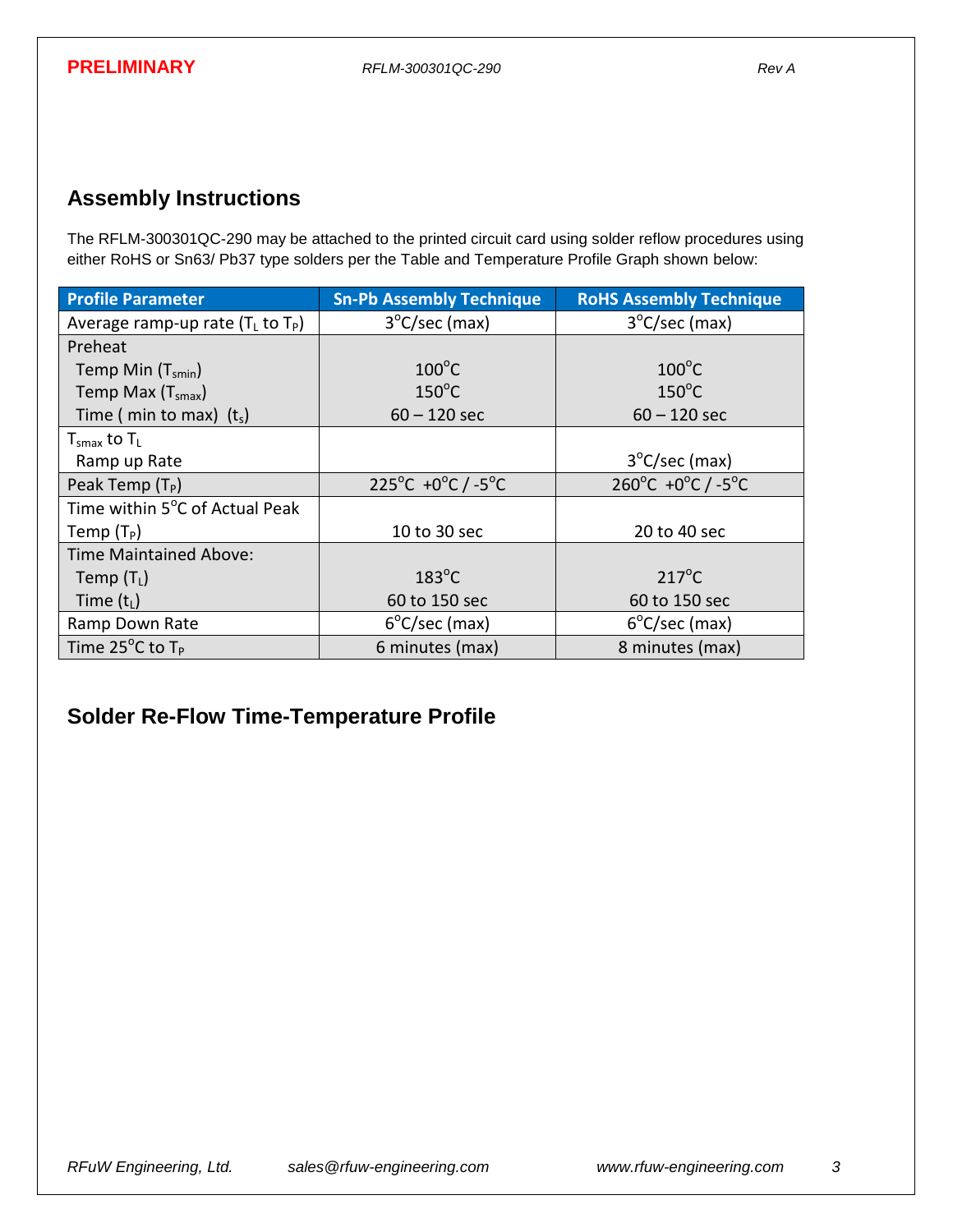

# **RFLM-300301QC-290 Limiter Module Package Outline Drawing**

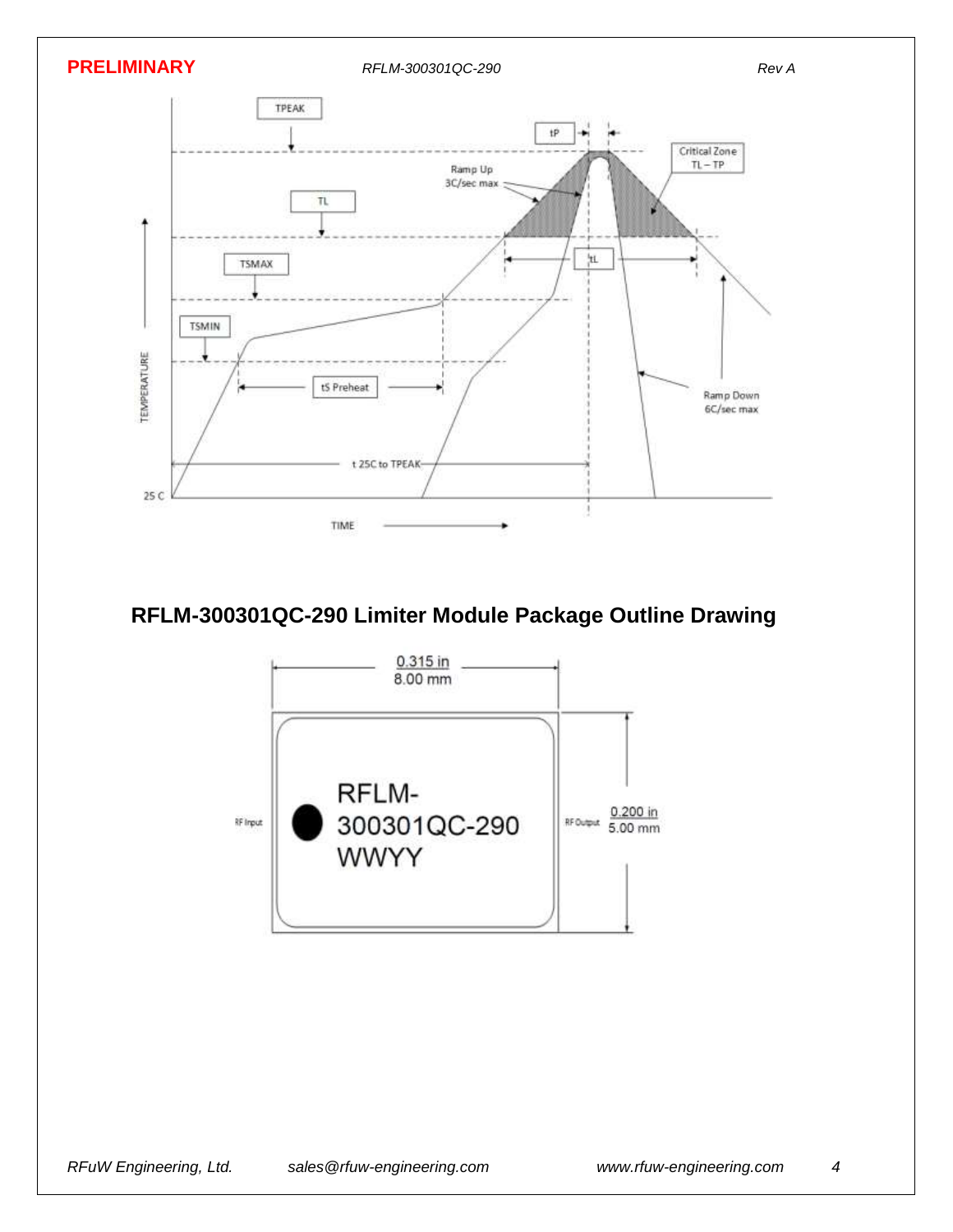

Notes:

- 1) Metalized area on backside is the RF, DC and Thermal ground. In user's end application this surface temperature must be managed to meet the power handling requirements.
- 2) Back side metallization is thin Au termination plating to combat Au embrittlement (Au plated over Cu).

# **Thermal Design Considerations:**

The design of the RFLM-300301QC-290 Limiter Module permits the maximum efficiency in thermal management of the PIN Diodes while maintaining extremely high reliability. Optimum Limiter performance and reliability of the device can be achieved by the maintaining the base ground surface temperature of less than  $85^{\circ}$ C.

There must be a minimal thermal and electrical resistance between the limiter bottom surface and ground. Adequate thermal management is required to maintain a  $T_{\text{JC}}$  at less than +175<sup>o</sup>C and thereby avoid adversely affecting the semiconductor reliability. Special care must be taken to assure that minimal voiding occurs in the solder connection in the area shaded in red in the figure shown below: